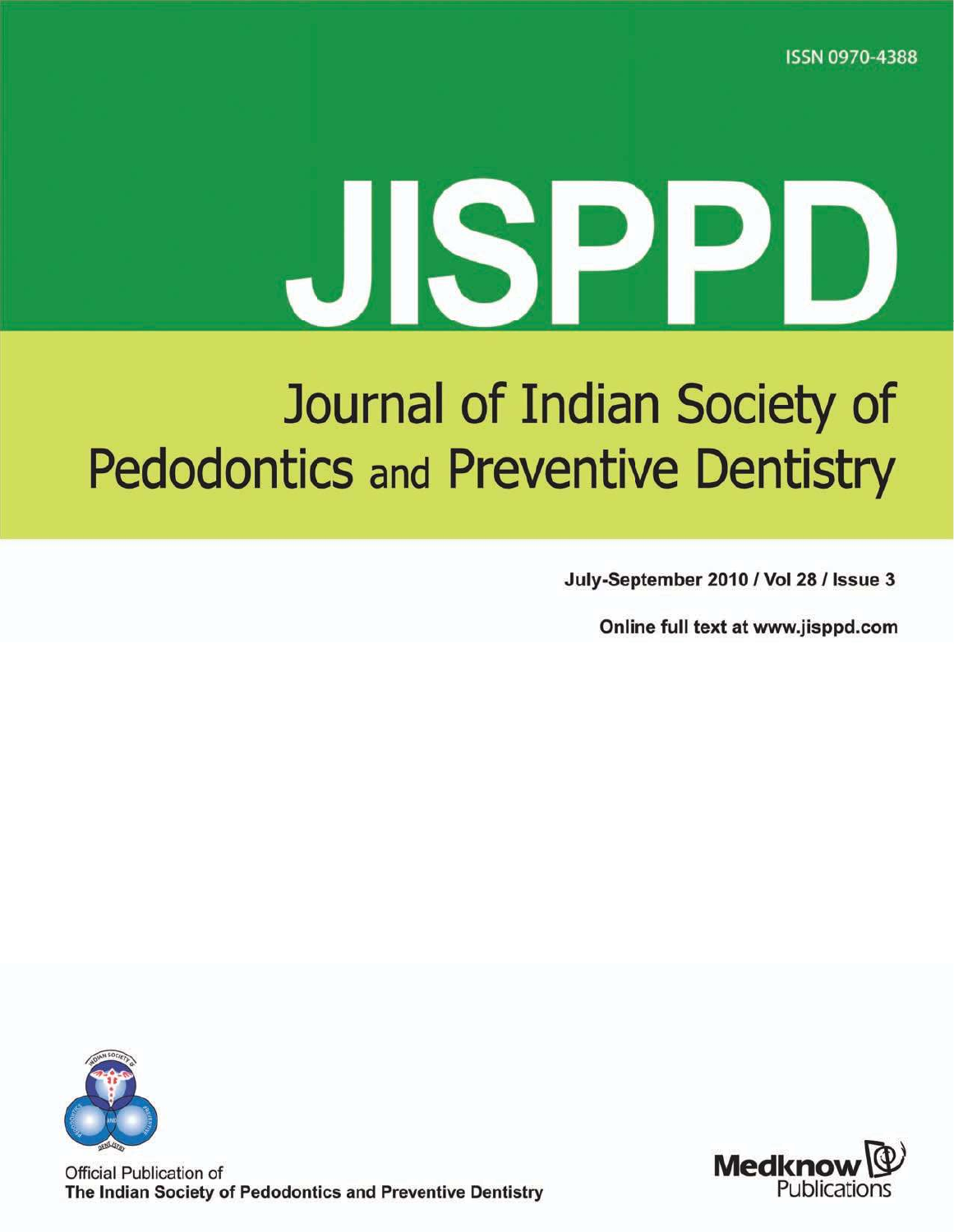# RURS' elbow guard: An innovative treatment of the thumb-sucking habit in a child with Hurler's syndrome

#### **Abstract**

Thumb sucking is the process of sucking on the thumb for oral pleasure. Thumb and finger sucking habits, or nonnutritive sucking, are considered to be the most prevalent of oral habits. Some parents are concerned by thumb sucking and may even try to restrain the infant or child. In most cases, this is not necessary. Most children stop thumb sucking on their own. When older children continue to suck their thumbs, it could mean they are bored, anxious, or have emotional problems such as depression. This article presents a case report of a child with Hurler's syndrome along with thumb sucking/biting habit. Hurler's syndrome, also known as mucopolysaccharidosis I, is a rare condition inherited as an autosomal-recessive trait. It represents the classical prototype of mucopolysaccharide disorder.

A unique appliance to prevent thumb sucking/biting was developed and termed as "RURS' elbow guard," which was successfully used to break thumb sucking of the child with Hurler syndrome. The present report also describes the steps in fabrication of this new habit-breaking appliance, which is also designed to protect the finger from the effects of the sucking habit.

#### **Key words**

Finger sucking, Hurler's syndrome, RURS' elbow guard, thumb sucking

# **Introduction**

Thumb sucking is a form of nonnutritive sucking occurring as early as the 29th week of gestation. It is seen commonly ininfants and peaks at 18–21 months of age.<sup>[1]</sup> Thumb and finger sucking habits, or nonnutritive sucking, are considered to be the most prevalent of oral

#### **Shetty RM, Dixit U<sup>1</sup> , Hegde R<sup>2</sup> , Shivprakash PK<sup>3</sup>**

Department of Pedodontics and Preventive Dentistry, Reader, Chhattisgarh Dental College and Research Institute, Rajnandgaon - 491 441, Chattisgarh, <sup>1</sup>Professor, Dr. D. Y. Patil Dental College and Hospital, <sup>2</sup>Professor, Bharati Vidyapeet Dental College and Hospital, Nerul, Navi Mumbai, Maharastra, <sup>3</sup>Professor, P. M. N. M. Dental College and Hospital, Bagalkot, Karnataka, India.

#### **Correspondence:**

Dr. Raghavendra M. Shetty, Reader, Department of Pedodontics and Preventive Dentistry, Chhattisgarh Dental College and Research Institute, Rajnandgaon - 491 441, Chhattisgarh, India. E-mail: raghavendra77@yahoo.com



habits, with a reported incidence ranging from 13% to almost 100% at some time during infancy.<sup>[2,3]</sup> The finger-sucking habit, normal in the first 2–3 years of life, may cause permanent damage if continued beyond this time.<sup>[4]</sup> The continuation of oral habits is usually due to physical and emotional stimuli such as boredom, stress, hunger, hyperactivity, sadness, pleasure and various kinds of disabilities. An acute increase in the child's level of stress or anxiety can also account for continuation of the sucking habit.<sup>[5]</sup>

The two theories about finger sucking involve emotional and learned behavior. The emotional theory is Freudian based and relates finger sucking to the oral phase of child development. If sucking continues beyond the oral phase of child development, it becomes a fixation.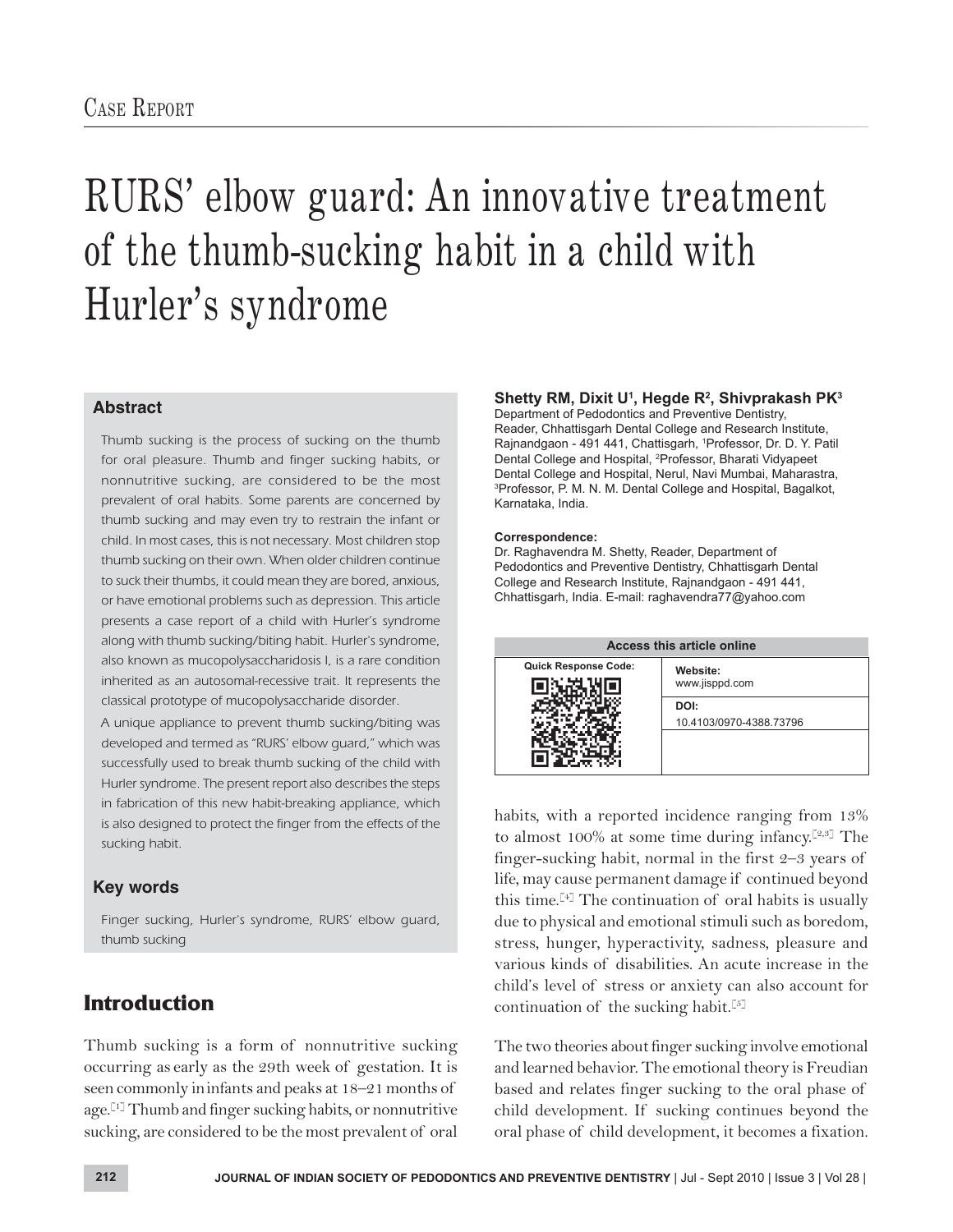Finger sucking at a later stage is usually considered a sign of regression. Both fixation and regression are the signs of emotional disturbance. The learned behavior theory stems from an adaptive response and suggests that sucking is an innate urge in infants and that finger sucking is an outlet for an excess sucking urge because of efficient feeding, either breast-feeding by a nutritionally competent mother or bottle-feeding. When feeding is quickly and efficiently satisfied, the excess sucking urge is expressed as nonnutritive sucking.<sup>[5,6]</sup> This theory has gained favor recently.<sup>[7]</sup>

The prevalence of a digit-sucking habit decreases with age and most children abandon this activity by 3.5–4 years of age. On occasion, individuals may continue to exhibit a digit habit throughout childhood and even into the adult years. Prolonged digit sucking habit may affect the occlusion and dentofacial structures. Frequency and duration of the habit, intensity of the sucking, relationship of the dental arches and the child's state of health are the factors effective in the development of dental and skeletal problems.[5]

Reported maxillary changes associated with a prolonged sucking habit are proclination of the maxillary incisors,[8,9] increased maxillary arch length,[8] anterior placement of the maxillary apical base, $[8]$  increased sella-nasion-point A angle<sup>[9]</sup> and decreased palatal arch width. Effects on the mandible include proclination of the mandibular incisors,[8] decreased sella-nasionpoint B angle and increased intermolar distance. Other dental alterations are increased overjet, [8,10] decreased overbite<sup>[8,11,12]</sup> and posterior crossbite.<sup>[13,14]</sup> The response to the changes in the axial inclination of the incisors is anterior rotation of the occlusal plane. Underlying mechanisms of the malocclusion are direct pressure from the digit and reduced intraoral pressure produced by sucking.[8] The tongue and lips are also affected by sucking. Lip incompetence and tongue thrust are usually associated with sucking habits.

Because prolonged finger sucking may cause permanent damage to the digits, necessitating corrective surgery, the habit should be broken at an earlier age, before finger deformity or malocclusion have had time to develop.[9] Once the decision for treatment has been made, one must then determine what intervention is appropriate. The levels of treatment possibilities that are usually considered are age-appropriate explanations to the child, positive reinforcement, digital reminders and fixed or removable intraoral habit breakers to prevent sealing of the digit against the palate and to

eliminate the pleasure associated with the habit.<sup>[6]</sup>

This article presents a case report of a child with Hurler's syndrome along with thumb sucking/ biting habit. Hurler's syndrome, also known as mucopolysaccharidosis I (MPS I-H), is a rare condition inherited as an autosomal-recessive trait. It represents a broad spectrum of disorders due to deficiency of one group of enzymes that degrade three classes of mucopolysaccharides: heparan sulfate, dermatan sulfate and keratan sulfate.<sup>[15]</sup> Hurler syndrome represents the classical prototype of mucopolysaccharide disorder. Its frequency is quite low and the world wide incidence has been reported to be  $1:100,000$ .<sup>[16]</sup>

A unique appliance to prevent thumb sucking was developed and termed as "RURS' elbow guard," which was successfully used to break thumb sucking of the child with Hurler syndrome. The present report also describes the steps in fabrication of this new habitbreaking appliance, which is also designed to protect the finger from the effects of the sucking habit.

# **Case Report**

An 11-year-old male patient accompanied by his mother reported to the Department of Pedodontics and Preventive Dentistry with a chief complaint of bleeding from the oral cavity since 1 day.

Detailed medical history revealed that he was a diagnosed case of Hurler syndrome, which represented the classic prototype of mucopolysaccharide disorder. He had slightly retarded growth with a short stature for his chronological age. He exhibited frontal and parietal bulges, dolichocephalic head and hypertelorism. His nasal bridge was depressed with a broad nasal tip. The mouth was large and his lips were enlarged and patulous [Figure 1]. He even presented thumb sucking habit [Figure 2] along with the claw hands and scabbing with keratinization of the left thumb [Figure 3]. His parents mentioned that he had been sucking and biting his thumb for a long time and that the habit was provoked with emotional factors like boredom, stress or pleasure. Because of his disability, explanations or positive reinforcement from his parents were not effective in preventing the habit.

Intraoral clinical examination revealed a large tongue with widely placed teeth set in thick gingival tissue. Grade II mobility was seen with maxillary right second primary molar. It was concluded that the cause of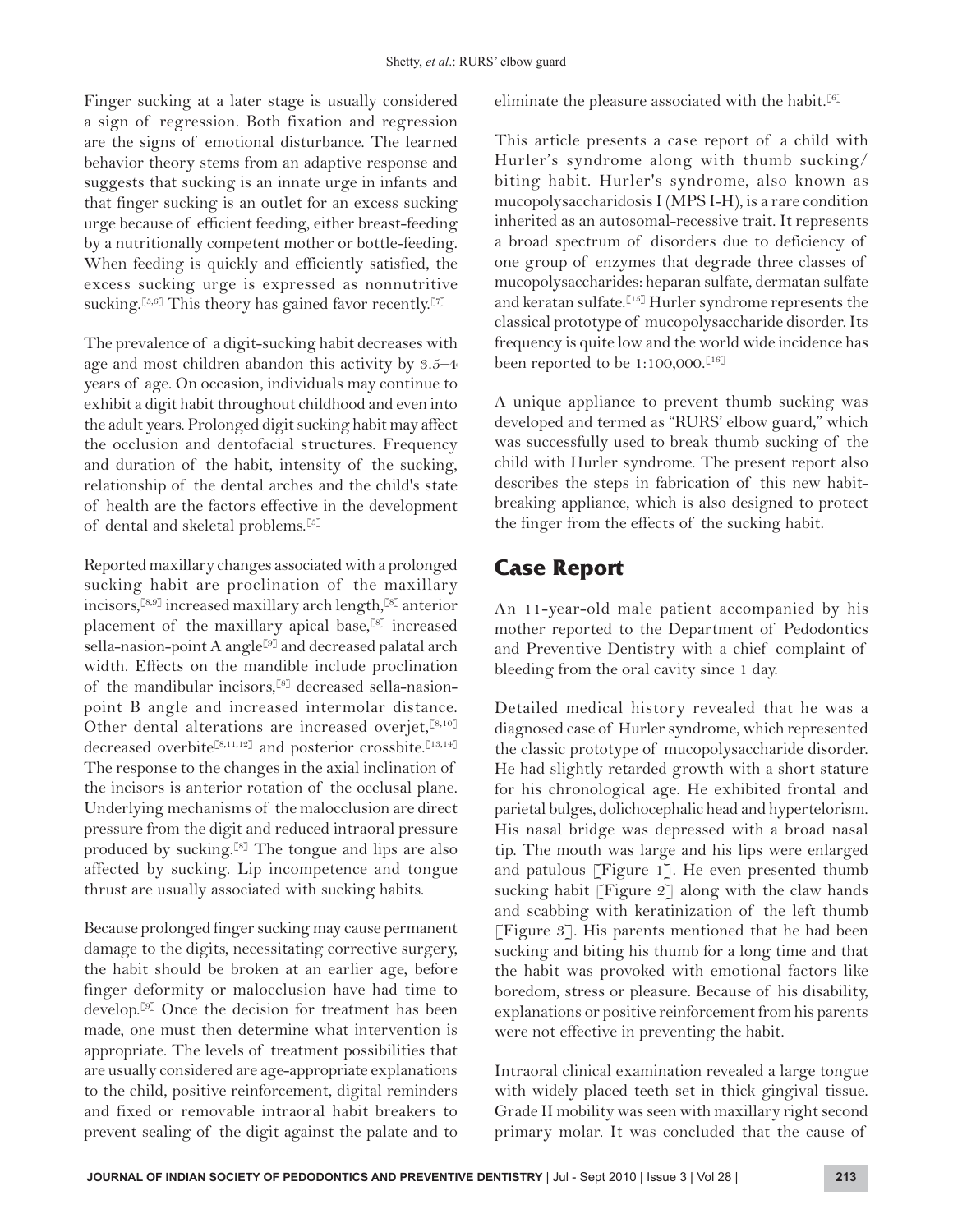

**Figure 1:** Extraoral view of the patient demonstrating clinical features of Hurler's syndrome



**Figure 3:** Patient with "claw hand" and scabbing with keratinization of the left thumb

intraoral bleeding was due to pressure created by the thumb sucking habit on the mobile tooth that was about to exfoliate. The maxillary right second primary molar was extracted under local anesthesia using physical restraint. The patient was recalled after 1 week and it was observed that bleeding had stopped.

Now, specific attention had to be given to prevent the thumb sucking and biting habit. It was difficult to take an impression of his teeth without applying general anesthesia, and persuasion of the patient to use an intraoral habit breaker appliance seemed impossible because of the patient's mental retardation. However, the behavior was severe enough to cause orthopedic damage and chronic infection of the thumb or finger and intervention was inevitable. It was decided to place an elbow guard to stop the habit as it restricted the thumb from reaching the mouth. An orthopedic surgeon was also consulted before starting the procedure.



**Figure 2:** Extraoral view of the patient exhibiting thumb-sucking habit



**Figure 4:** Left hand of the patient with RURS' elbow guard in place

An impression of the elbow was made and a cast was obtained. Two layers of modelling wax were adapted to the cast, which acted as a spacer. Acrylization was performed using self-cure acrylic. The spacer was removed and was replaced by a layer of sponge for cushioning and to allow limited movements of the elbow. A cover with velcro strap was stitched over the acrylic elbow guard. This innovative appliance was termed as "RURS' elbow guard" and was delivered to the patient [Figure 4].

When the patient returned for follow-up after 1 month, it was observed that the skin of the finger was healing. His parents mentioned that he easily adapted to the appliance. He was recalled for follow-up at 1-month intervals and he used the appliance for 3–4 months continuously. The appliance was removed at the end of the fourth month when his parents mentioned that the habit was broken.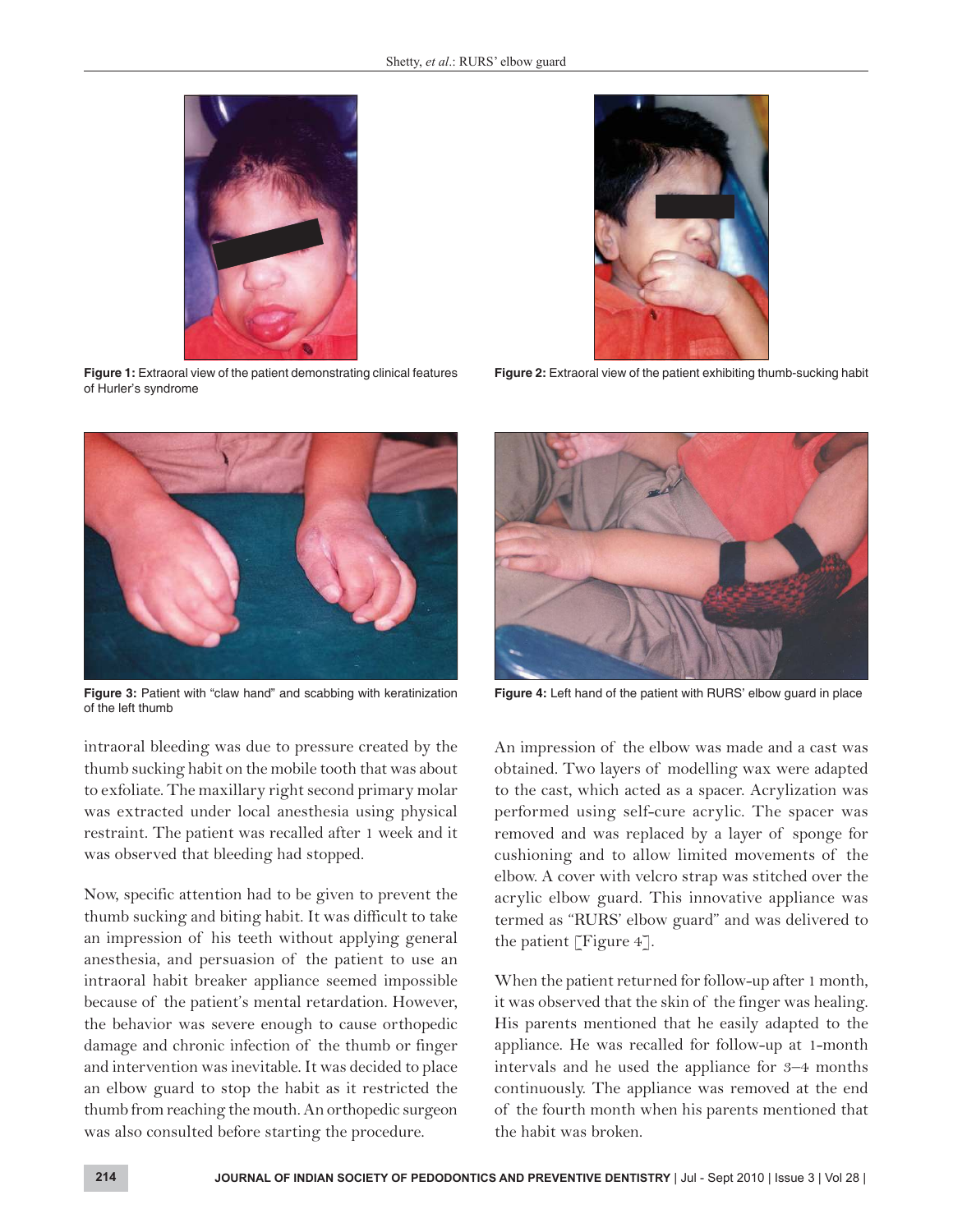

**Figure 5:** Impression making of the elbow using vinyl polysiloxane putty impression material



**Figure 6:** Cast obtained from the impression



**Figure 7:** Two layers of modelling wax adapted over the cast as a spacer

#### **Steps in fabrication of the "RURS' elbow guard"**

It was practically difficult to take photographs at every step as the patient was mentally challenged. However, the steps to be followed in fabrication of the RURS Elbow Guard is been illustrated below wherein it was used on a normal patient with finger sucking habit.

Step 1: Child was prepared for impression making. Elbow was kept at 45–60 degree angulation and the impression of the elbow was made using vinyl polysiloxane putty impression material [Figure 5].

Step 2: Impression was poured with dental stone and the cast was obtained [Figure 6].

Step 3: Two layers of modelling wax were adapted over the cast, which acted as a spacer [Figure 7].

Step 4: Acrylization was performed using self-cure acrylic. The spacer was removed and the acrylic elbow guard was trimmed for any sharp edges [Figure 8].



**Figure 8:** Acrylic elbow guard after removal of spacer

Step 5: The spacer was replaced by a layer of sponge for cushioning and to allow limited movements of the elbow [Figure 9].

Step 6: A cover with velcro strap was stitched over the acrylic elbow guard [Figure 10].

Step 7: RURS' elbow guard was tried on the cast [Figure 11].

Step 8: RURS' elbow guard was removed from the cast and delivered to the patient [Figure 12].

RURS' elbow guard allowed some movement of the elbow but it did not allow the thumb to reach the mouth. The patient was comfortable with the RURS' elbow guard [Figure 13].

## **Discussion**

Numerous studies in the dental literature report on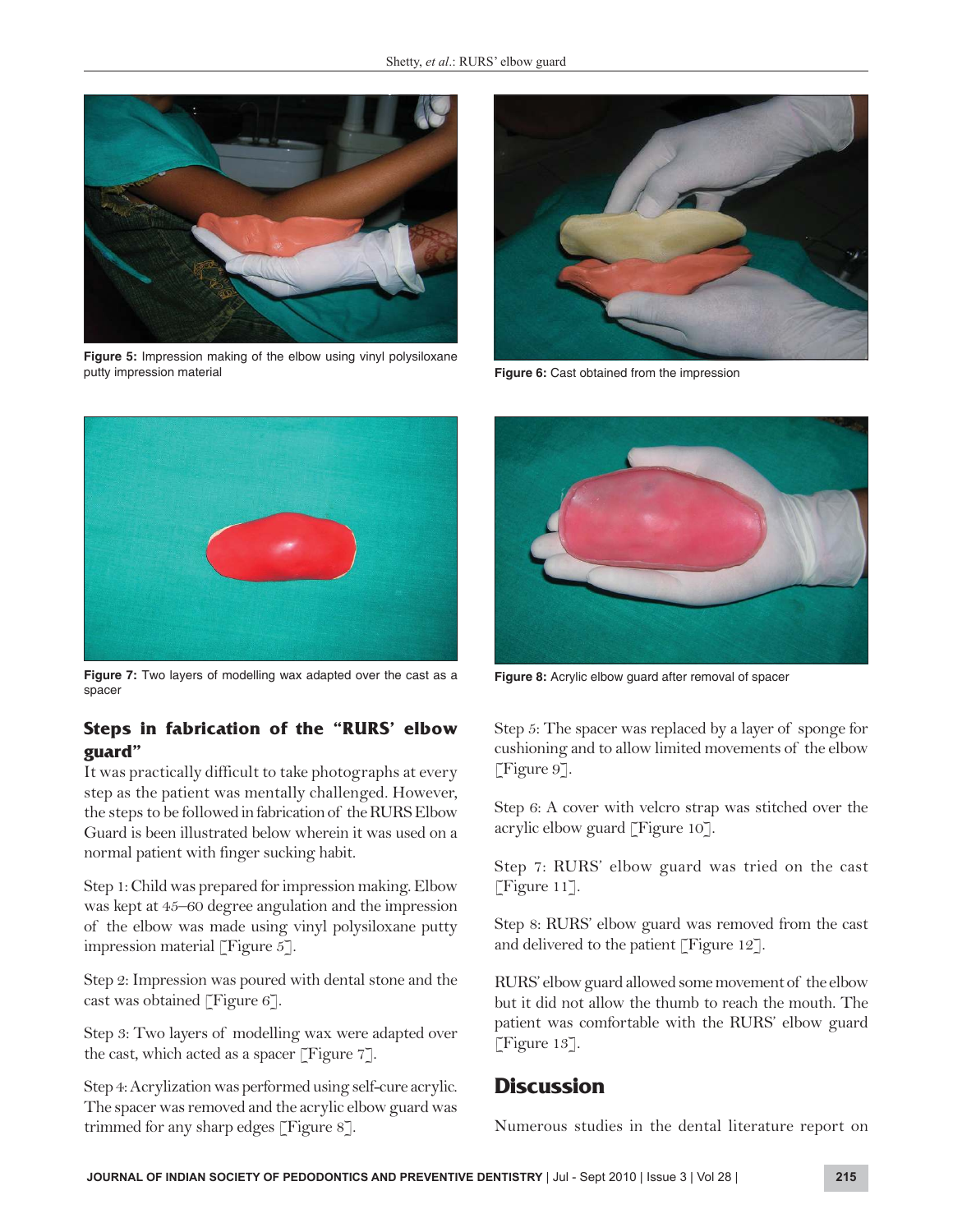

**Figure 9:** Acrylic elbow guard after placement of a layer of sponge



**Figure 10:** RURS' elbow guard with velcro strap



**Figure 11:** RURS' elbow guard tried on the cast



**Figure 13:** RURS' elbow guard allowing the movement of the elbow but restricting the thumb from reaching the mouth

the prevalence of digit sucking. The results differ from 1.7% to 47.0%, and many of these investigations report thumb sucking as the most common oral habit.  $[12,17-19]$ Every effort should be made to treat finger sucking if the habit is prolonged, because a finger-sucking habit that is not broken will result in not only serious deformities



**Figure 12:** Patient wearing RURS' elbow guard

and injuries of the digit but also dental malocclusions such as anterior open bite, increased overjet due to flared maxillary anterior teeth and retruded mandibular incisors, posterior crossbite due to transverse maxillary deficiency and tendency to Class II malocclusion. Additionally, the swallowing pattern and speech of the child may be affected.<sup>[12,14,19]</sup> In previous reports, several methods have been demonstrated for the treatment of finger-sucking habits. These methods can be classified as (1) preventive therapy and (2) appliance therapy. Preventive methods include the application of a bitter solution or adhesive tape and wearing a sock, glove, mitten, thumb guard or long-sleeve gown. Appliance therapy includes the use of fixed or removable habit breakers designed to make the sucking habit difficult or unpleasant.<sup>[18]</sup> Age-appropriate explanations to the child and positive reinforcement are other treatment possibilities for digit suckers and are also necessary for the success of clinical management.<sup>[20]</sup>

Some of the methods presented above have a number of reported disadvantages. Clinical experiences have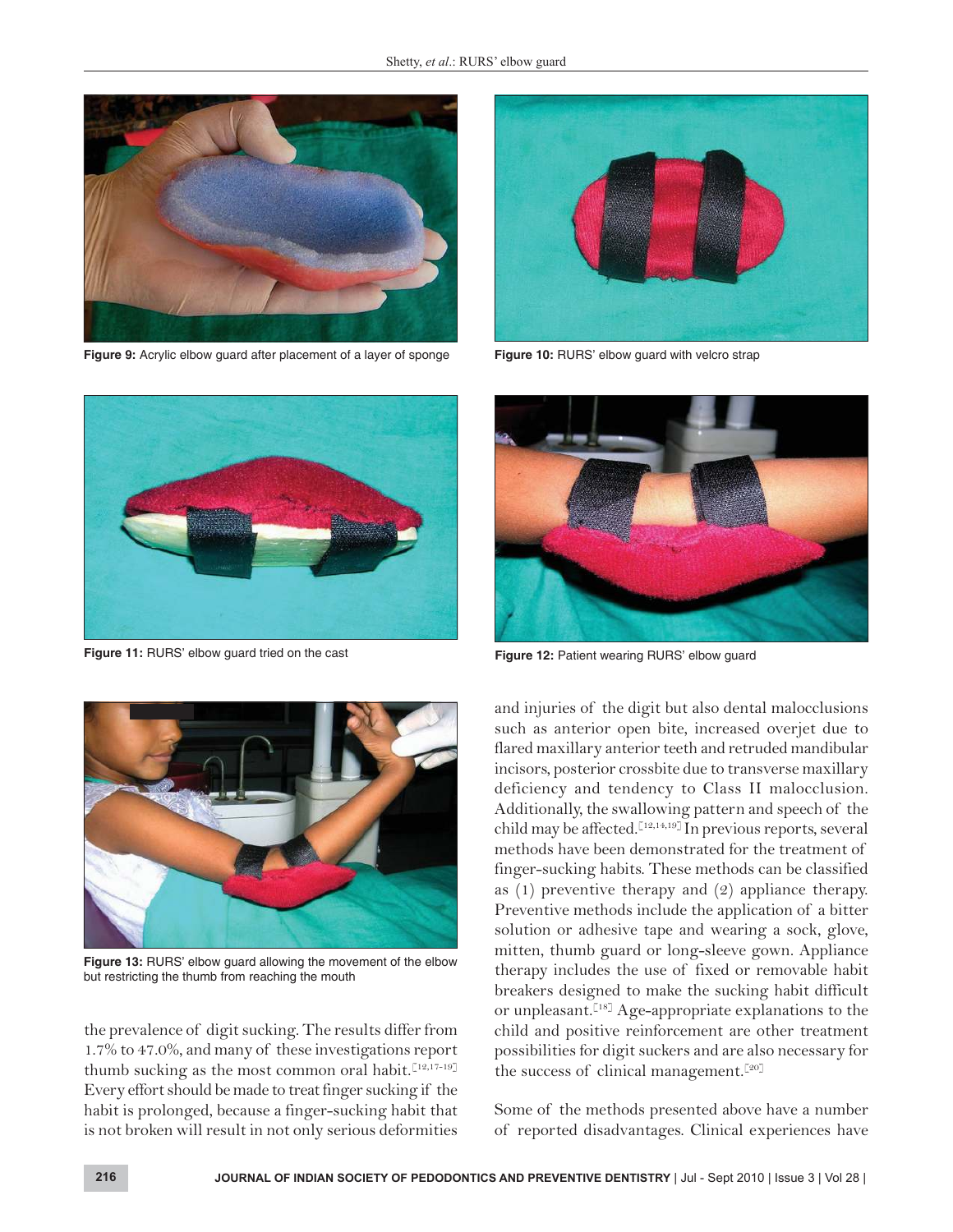revealed that a bitter solution usually has a limited effect.<sup>[18]</sup> Application of adhesive tape may cause sweating or infection and may also have the risk of reducing blood circulation,<sup>[21]</sup> while the items worn on the hand can easily be removed involuntarily during sleep. Alteration of the child's pajamas to prevent the movement of hand to mouth usually increases the child's frustration and wakefulness.[22] Additionally, the pajamas method can be used only if the habit is prevalent during sleep. With the use of fixed orthodontic habit breakers, decalcification of enamel surfaces, increased tendency for caries and gingival inflammation may occur and removable appliances need patient cooperation. Another disadvantage of intraoral appliances is the deviation in speech and pronunciation.[18]

In the case presented, it was decided to place an acrylic elbow guard instead of using an intraoral habit breaker because making an impression of the teeth and applying an intraoral appliance to children with mental retardation is difficult and general anesthesia is often required to make an impression. Additionally, most children with mental retardation have difficulties pronouncing words, and they are usually in need of speech therapy. Therefore, the use of intraoral appliances, which impede speaking even in normal children, is thought to be inconvenient for patients with mental retardation.<sup>[7]</sup> Furthermore, a fixed intraoral appliance may create difficulties during eating, and children with mental disability may try to remove their appliance and may frequently break it. On the other hand, removable appliances require patient cooperation, making it impossible for children with mental retardation.[7] Furthermore, caries levels are reported to be higher among disabled children because oral hygiene is usually poor and intraoral habit breakers may make it worse.[23]

Applying an appliance on the patient's elbow in the presented cases has some advantages over orthodontic habit breakers. First of all, it does not create difficulties during speech and chewing. In addition, it is easier to make an impression of the elbow than of the tooth since general anesthesia is not required. Preparation of the elbow guard appliance is simple, economic and unlike intraoral habit breakers; this type of appliance does not affect oral hygiene negatively.

Clinical observations revealed that the patients accepted the appliance easily. They perceived it something like a wrist band and thought themselves to

be fashionable and, therefore, they did not try to take it off. The elbow guard was firm enough to prevent the child from removing the appliance, but it was also loose enough to allow limited movement and sufficient blood flow. The elbow guard protected the finger from the harmful effects of biting. Additionally, the patients abandoned the habit in a short time as the appliance prevented the pleasure of sucking and, interestingly, the patient did not begin to suck or bite the thumb of the other hand.

## **Conclusions**

RURS' elbow guard may provide an alternative to intraoral habit breakers and it may be used successfully. Because of its advantages, this type of extraoral appliance should especially be preferred in the treatment of a mentally retarded child with a digit-sucking habit. Further studies on a sufficient number of mentally retarded or healthy children are required to evaluate the short and long-term effects of the presented method.

### **References**

- 1. Rosenberg MD. Thumb sucking. Pediatr Rev 1995;16:73-4.
- 2. Traisman A, Traisman H. Thumb and finger sucking: A study of 2,650 infants. J Pediatr 1958;52:556-72.
- 3. Maqurie JA. The evaluation and treatment of pediatric oral habits. Dent Clin North Am 2000;44:559-669.
- 4. Graber TM. Thumb and finger sucking. Am J Orthod 1945;45:258.
- 5. Johnson ED, Larson BE. Thumb-sucking: Literature review. ASDC J Dent Child 1993;60:385-91.
- 6. Levine RS. Briefing paper: Oral aspects of dummy and digit sucking. Br Dent J 1999;186:108.
- 7. Bengi AO, Karacy S, Guven G. A unique treatment of fingersucking habit in children with mental retardation: Report of 2 cases. Quintessence Int 2007;38:e158-63.
- 8. Larsson E. Dummy and finger-sucking habits with special attention to their significance for facial growth and occlusion. Effect of facial growth and occlusion. Sven Tandlak Tidskr 1972;65:605-34.
- 9. Willmot DR. Thumb sucking habit and associated dental differences in one of monozygous twins. Br J Orthod 1984;11:195-9.
- 10. Larsson E, Ronnerman A. Clinical crown height in 9, 11 and 13-year old children with and without finger-sucking habit. Br J Orthod 1981;8:171-3.
- 11. Bowden BD. A longitudinal study of the effects of digit and dummy-sucking. Am J Orthod 1966;52:887-901.
- 12. Nanda RS, Khan I, Anand R. Effect of oral habits on the occlusion in preschool children. ASDC J Dent Child 1972;39:449-52.
- 13. Modeer T, Odenrick L, Linder A. Sucking habits and their relation to posterior cross-bite in 4-year-old children. Scand J Dent Res 1982;90:323-8.
- 14. Popovich F, Thompson GW. Thumb and finger sucking: Its relation to malocclusion. Am J Orthod 1973;63:148-55.